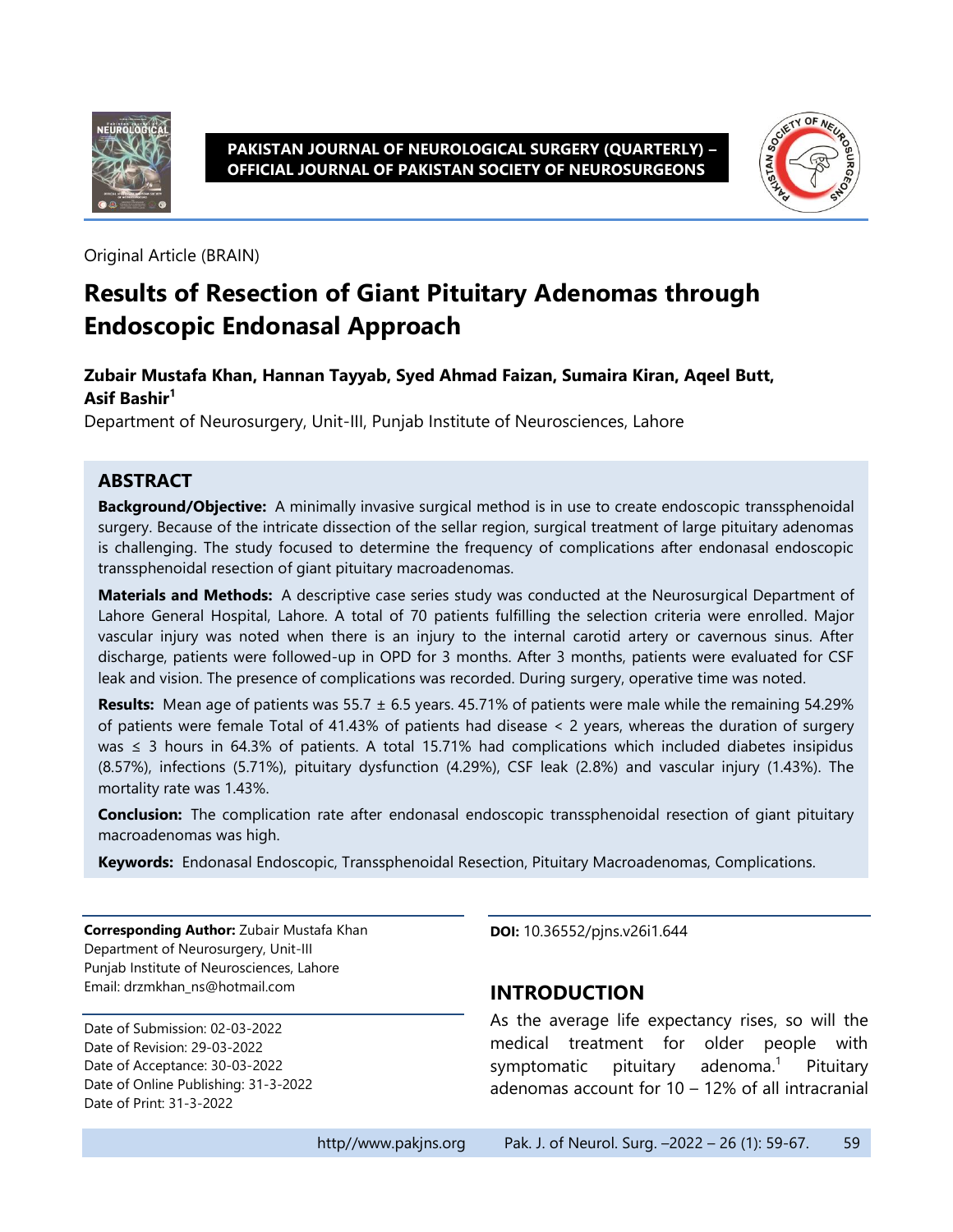tumors. <sup>2</sup> Because of the intricate dissection of the sellar region, surgical treatment of large pituitary adenomas is challenging. The extent of tumor excision influences surgical therapy efficacy.<sup>2</sup> Except for prolactinoma, which responds well to pharmaceutical therapy, surgical excision is the first-line treatment for any pituitary adenoma. Endonasal transsphenoidal endoscopy eliminates the need for a sublabial or transseptal incision, any transsphenoidal retractor, and nasal packing. Hermann Schloffer pioneered the transsphenoidal technique for pituitary adenoma removal more than a century ago.<sup>3</sup> Endoscopic endonasal pituitary tumor surgery gives a clearer and more panoramic image, allowing the tumor, cavernous sinus, and arachnoid membrane boundaries to be distinguished.<sup>4-7</sup> In contrast, postoperative CSF leak and associated infectious problems have persisted and have become a frequent consequence. $8-9$  Chone et al.<sup>10</sup> observed that surgery-related difficulties were recognized in 10% of cases. They found the commonest complication to be leakage of CSF (17%) followed by bleeding occurred (4%). The visual acuity improved in all cases, and pituitary dysfunction was not identified.<sup>11</sup> Another research found that 52.6 percent of people had CSF leaks, 10.5 percent had pituitary dysfunction, and 3.6 percent had vision degeneration.<sup>3</sup> Another research discovered CSF leak in 2.6 percent, pituitary malfunction in 3.6 percent, visual degeneration in 0.6 percent, and bleeding in 1.1 percent.<sup>11</sup>

The rationale of the present study was to investigate the incidence of problems following endonasal endoscopic transsphenoidal excision of big pituitary macroadenomas. As a result, we undertook this study to collect local data so that we could integrate the findings in the local community and recommend modifications in surgical methods if we discovered a significant risk of complication with endonasal endoscopic trans-sphenoidal excision of large pituitary macroadenomas. The purpose of this study was to determine the frequency of complications following endonasal endoscopic transsphenoidal resection of giant pituitary macroadenomas. Population-based research from 1992-to 2007, in Northern Finland, showed the normalized incidence rates per 100,000 people when all patients within a health care district were sent to a preset medical facility.<sup>12</sup> Adenomas are categorized based on their size and cell of origin. Microadenomas are lesions that are less than 1 cm in size, whereas macroadenomas are lesions that are bigger than 1 cm in size. Adenomas can develop from any kind of anterior pituitary cell and can cause increased secretion of the hormones generated by that cell as well as decreased production of other hormones due to compression of other cell types. Malignant tumors from within or around the sella, while others spread to this location. Germ cell tumors, sarcomas, chordomas, and lymphomas are examples of primary malignancies that form in the parasellar area. Pituitary carcinomas are uncommon, 1 – 2% of sellar masses are caused by metastases to the hypothalamus and pituitary gland, while others can be germ cell tumors, chordomas, or primary lymphomas. 14-15 In one study, the average survival time for 36 individuals was six months.<sup>16</sup> Several forms of cysts, including Rathke's cleft, arachnoid, and dermoid cysts, can arise in the sellar and/or suprasellar region.<sup>17-19</sup> The most prevalent is Rathke's cleft cysts, which are benign cysts formed from the remains of Rathke's pouch, the same structure from which craniopharyngiomas arise. Pituitary size increases with abscess formation or arteriovenous fistulas. When an arteriovenous fistula is closed, pituitary size returns to normal. Several kinds of hypophysitis can cause pituitary enlargement early in their course.<sup>20-21</sup>

It allows a wider field of view, which is useful in large tumors. The operative field is visualized on a high-definition screen. Because most endoscopes are monocular, the surgeon loses binocular vision and depth perception, although 3D endoscopes are under development. Although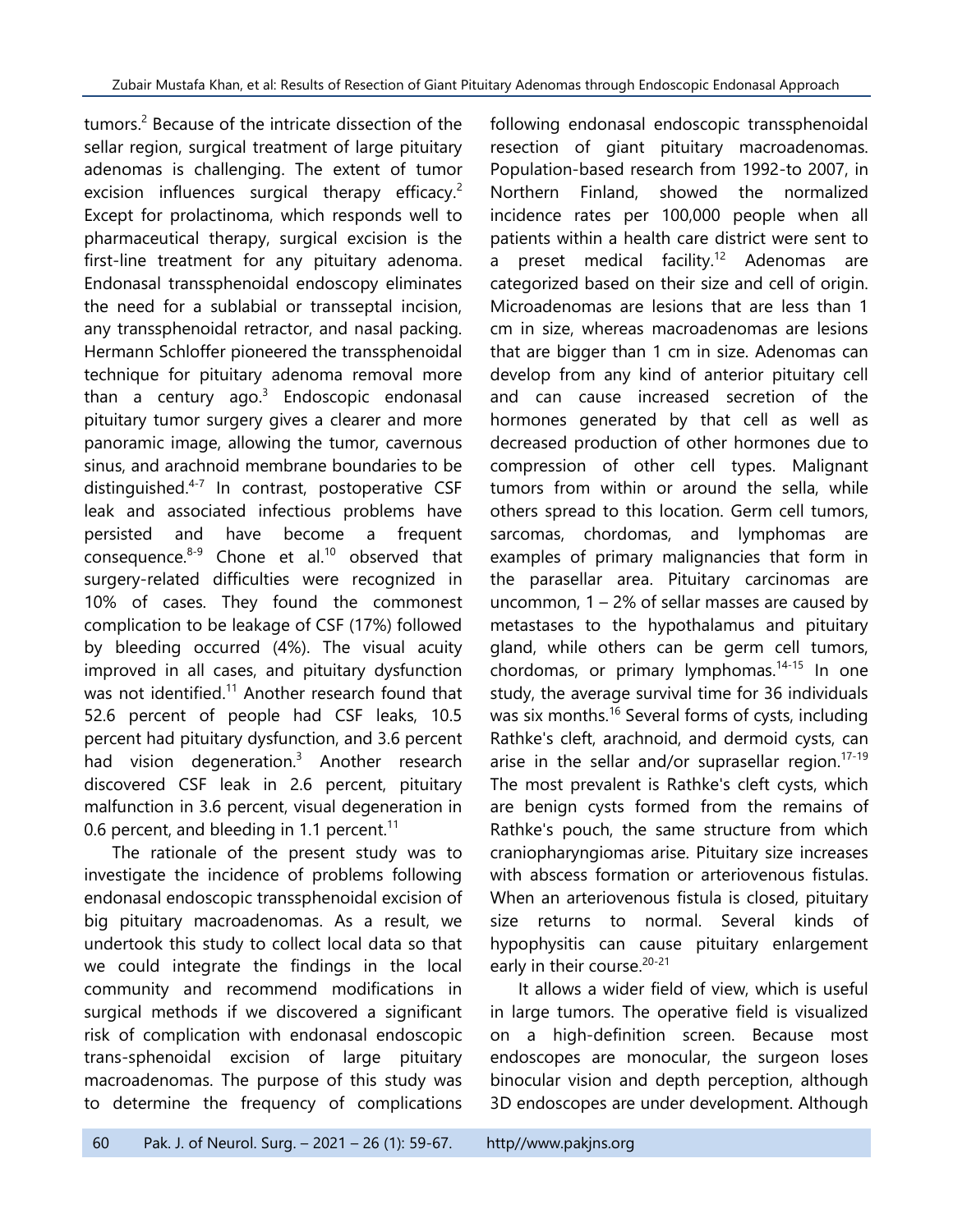marketed as relatively "noninvasive," the width of access required for successful manipulation of the endoscope and resection tools may require greater dissection in the nasal cavity itself, with partial resection of the turbinates and a wider opening in the face of the sphenoid. Most adenomas (65 – 70%) secrete an excess amount of hormone including prolactin, growth hormone (GH), corticotropin (ACTH), or thyroid-stimulating hormone (TSH). Transsphenoidal surgery is the mainstay of treatment for most kinds of pituitary adenomas and other sellar masses. Transsphenoidal surgery helps in reaching the sella in a non-invasive fashion by employing as the surgeon approaches the sinus through the nasal passages. Successful resection requires that the surgeon navigates to the sella, visualizes the tumor through a relatively narrow corridor, excises the tumor as much as possible, and minimizes damage to the surrounding structures, including the normal pituitary gland. Risks of surgery include hormonal deficiencies and iatrogenic injury to parasellar structures, as well as general surgical risks. All complications occur less frequently with more experienced surgeons and institutions. The rate of new postoperative hormonal deficiencies ranged from 7 to 20 percent in one large survey. Diabetes insipidus occurs transiently in approximately 10 to 20 percent of surgeries but permanently in only 2 to 7 percent. Potential damage to parasellar structures as a result of surgery includes CSF rhinorrhea, damage to an internal carotid artery, optic chiasma, or nerves.<sup>22-23</sup>

# **MATERIAL AND METHODS:**

### **Study Design & Setting**

A descriptive case series was performed at the Department of Neurosurgery, Lahore General Hospital, Lahore for six months from 25-01-2021 to 24-07-2021.

# **Sample Size**

The sample size of 70 cases was calculated with a 95% confidence level, 7% margin of error, and taking the expected percentage of surgeryrelated complications i.e., 10% after endonasal endoscopic trans-sphenoidal resection of giant pituitary macro-adenomas. Non Probability, the Consecutive sampling technique was considered.

# **Inclusion Criteria**

Patients of age  $16 - 75$  years of both genders undergoing endonasal transsphenoidal resection of giant pituitary macro-adenomas were included.

# **Exclusion Criteria**

Patients undergoing redo surgery or recurrent disease (on medical record), or those having a liver disease (ALT  $&$  AST > 40 IU, hepatitis B or C), renal dysfunction (creatinine  $e > 2.0$  mg/d), and  $PT > 15$  sec,  $APTT > 20$  sec,  $INR > 2$  were excluded from the study. Patients with h/o myocardial infarction, Ejection fraction < 50% on echocardiography, chest infection, pulmonary spasm, nasal infection, flu, common cold or tonsillitis, or apoplexy of pituitary adenomas (on clinical examination) were also not included in the study.

# **Data Collection Procedure**

A total of 70 patients who met the screening criteria were recruited from the wards of the Department of Neurosurgery at Lahore General Hospital in Lahore. Demographic variables (name, age, gender, duration of diagnosis) were noted. All patients underwent surgery by a single surgical team under general anesthesia. During surgery, operative time was noted. The data was collected with informed consent from all patients or their attendants. Major vascular injury was noted when there is an injury to the internal carotid artery or cavernous sinus. After surgery, patients were shifted to post-surgical wards and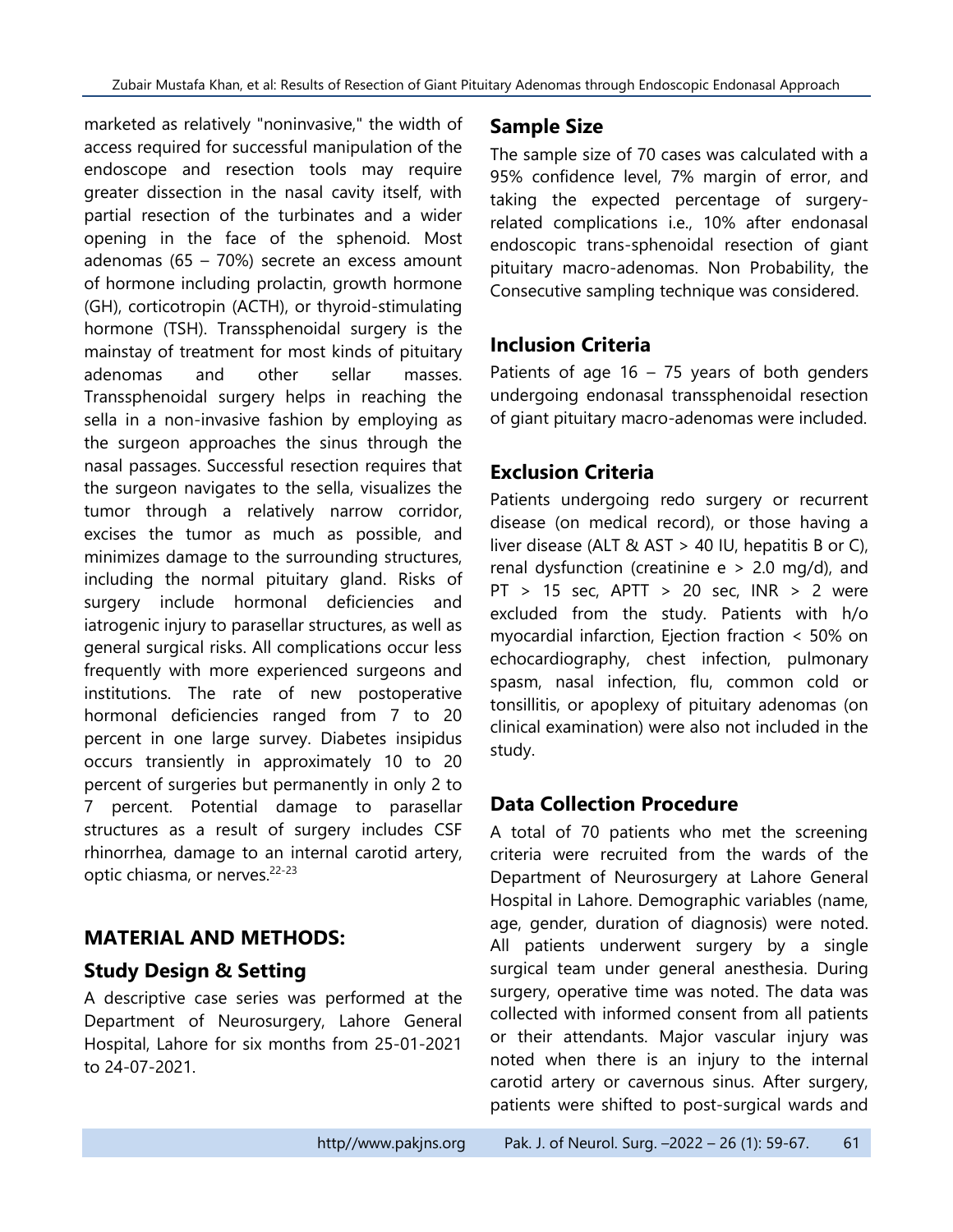were followed up there for 3 days. After discharge, patients were followed-up in OPD for 3 months. After 3months, patients were evaluated for CSF leak and vision. If the patient develops clear watery discharge from the nose which increased in bending forward it was labeled as a CSF leak. If there is  $> 6/9$  visual acuity obtained, then visual deterioration was labeled. The presence of complications was recorded. Patients with complications were managed as per hospital protocol. A predesigned proforma was used to collect information.

### **Statistical Analysis**

All variables such as gender, duration of disease, operative time, and complication incidences were calculated in SPSS version 25.

### **RESULTS**

A total of seventy patients participated in our study.

### **Age Distribution**

In this study, 34.29% of patients were between the ages of  $16 - 45$  years, while 65.71% of patients were between the ages of 46 – 75 years. The mean age of patients was  $55.7 \pm 6.5$  years **(Table 1)**.

| <b>Table 1:</b> Age ( $n = 70$ ).   |                        |        |
|-------------------------------------|------------------------|--------|
| Age (in Years)                      | <b>No. of Patients</b> | ℅      |
| $16 - 45$                           | 24                     | 34.29% |
| $46 - 75$                           | 46                     | 65.71% |
| Total                               | 70                     | 100    |
| Mean $\pm$ SD: 55.7 $\pm$ 6.5 years |                        |        |

### **Gender Distribution**

Regarding gender distribution, 45.71% of patients were male while the remaining 54.29% of patients were female **(Table 2)**.

| <b>Table 2:</b> Gender (n = 70). |                        |        |
|----------------------------------|------------------------|--------|
| Gender                           | <b>No. of Patients</b> | %      |
| Male                             | 32                     | 45.71% |
| Female                           | 38                     | 54.29% |
| Total                            | 70                     | 100.0  |

| <b>Table 3:</b> Duration of Disease ( $n = 70$ ). |                        |        |
|---------------------------------------------------|------------------------|--------|
| <b>Duration of Disease</b>                        | <b>No. of Patients</b> | ℅      |
| $\leq$ 2 years                                    | 29                     | 41.43% |
| > 2 years                                         | 41                     | 58.57% |
| <b>Total</b>                                      | 70                     | 100.0  |
| Mean $\pm$ SD: 2.1 $\pm$ 0.2 years                |                        |        |

# **Duration of Disease & Surgery**

With regards to the duration of disease, 41.43% of patients had a disease < 2 years, whereas 58.57% of patients had the disease for > 2 years. Duration of surgery was  $\leq$  3 hours in 64.3% of patients. On the other hand, 35.7% of patients had surgery duration of  $> 3$  hours. With regards to the frequency of complications of the surgery, 15.71% had complications with the most common being diabetes insipidus i.e. 8.57% followed by infections and pituitary dysfunction i.e. 5.71% and 4.29% respectively. Visual deterioration was noted

| <b>Table 4:</b> Operative Time ( $n = 70$ ). |                        |       |
|----------------------------------------------|------------------------|-------|
| <b>Operative Time</b>                        | <b>No. of Patients</b> | %     |
| $\leq$ 3 hours                               | 45                     | 64.3% |
| $\vert$ > 3 hours                            | 25                     | 35.7% |
| <b>Total</b>                                 | 70                     | 100.0 |
| Mean $\pm$ SD: 2.7 $\pm$ 0.4 hours           |                        |       |

| <b>Table 5:</b> Frequency of Complications ( $n = 70$ ). |                        |        |
|----------------------------------------------------------|------------------------|--------|
| <b>Complications</b>                                     | <b>No. of Patients</b> | ℅      |
| Total complications                                      | 11                     | 15.71% |
| Post-op CSF leak                                         | 3                      | 4%     |
| Major Vascular Injury                                    |                        | 1.43%  |
| Visual Deterioration                                     | 2                      | 2.86%  |
| Pituitary Dysfunction                                    | 3                      | 4.29%  |
| Diabetes Insipidus                                       | 6                      | 8.57%  |
| Infection                                                | 4                      | 5.71%  |
| Mortality                                                |                        | 1.43%  |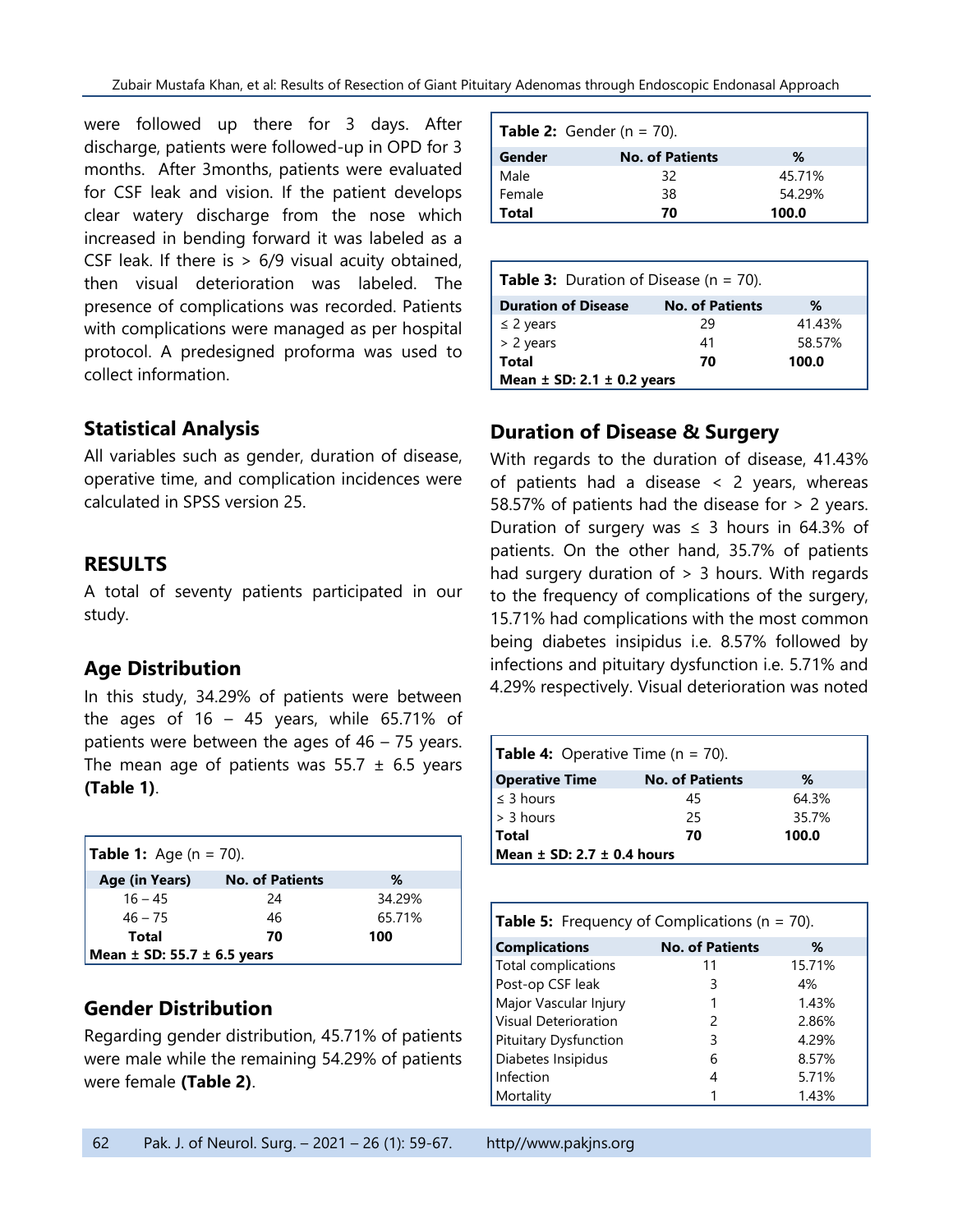in 2.86%, post-operative CSF leak in 4%, and major vascular injury in 1.43%. The mortality rate was 1.43%. See **Tables 4 and 5**.



**Figure 1: (Case 1).** (a) Pre-op sagittal view MRI showing a pituitary adenoma (b) Post-op view after resection.



**Figure 2: (Case 2).** (a) Pre-op sagittal view MRI showing a pituitary adenoma (b) Post-op view after resection.

### **DISCUSSION**

Transsphenoidal surgery is the mainstay of treatment for most kinds of pituitary adenomas and other sellar masses. This topic review covers the techniques, results, and complications of transsphenoidal surgery of pituitary adenomas and other sellar masses. Risks of surgery include hormonal deficiencies and damage to para-sellar structures, as well as general surgical risks. All complications occur less frequently with more experienced surgeons and institutions. Prolactinomas respond extremely well to

pharmacological therapy. For tumors other than prolactinomas, the first-line therapy for all the pituitary adenomas is surgical resection. The strategy behind the use of endoscopy intransphenoidal surgery was a minimal invasion. With regards to the frequency of complications of the surgery, 15.71% of patients had complications of surgery. One study conducted in Toronto had a higher rate of complications in a patient with transsphenoidal surgery i.e., 37%.<sup>24</sup>

According to the results of our study, the most common complication was diabetes insipidus i.e., 8.57% followed by infections and pituitary dysfunction i.e., 5.71% and 4.29%, respectively. Visual deterioration was noted in 2.86%, post-operative CSF leak in 4%, and major vascular injury in 1.43%. In a similar study conducted in the USA, it was seen that the most common complication was sinusitis (14%) followed by CSF leak (10%).<sup>24</sup> Other complications they reported such as SIADH (4.1%) and worsening of headache (2.7%).<sup>24</sup> Furthermore, epistaxis was noted in 2.7%, meningitis in 2.7%, and hydrocephalus in 2.7%.<sup>24</sup> Another study conducted in Brazil involving the removal of macroadenoma using transsphenoidal endonasal endoscopic approach noted diabetes insipidus in 10% of patients and CSF leakage in 8% of patients. <sup>25</sup> In another study conducted in Spain, the most common complication was CSF leak (9%) followed by diabetes insipidus (3.3%) and transient SIADH  $(2.5\%)$ .<sup>26</sup> According to one study conducted in China, the postoperative complication rate after transsphenoidal endoscopic surgery was 20.1% which included mainly CSF leakage in 6.9%, nasal hemorrhage in 4.8%, and sphenoid sinusitis in 2.3% of patients.<sup>27</sup> Another similar study conducted in China has shown similar results. In this study, CSF leakage was noticed in 4% of patients, and diabetes insipidus in 3.1%. 28

In our study, the mortality rate was 1.43%. In a similar study conducted in China, mortality was noted at 0.3%. One more study from China has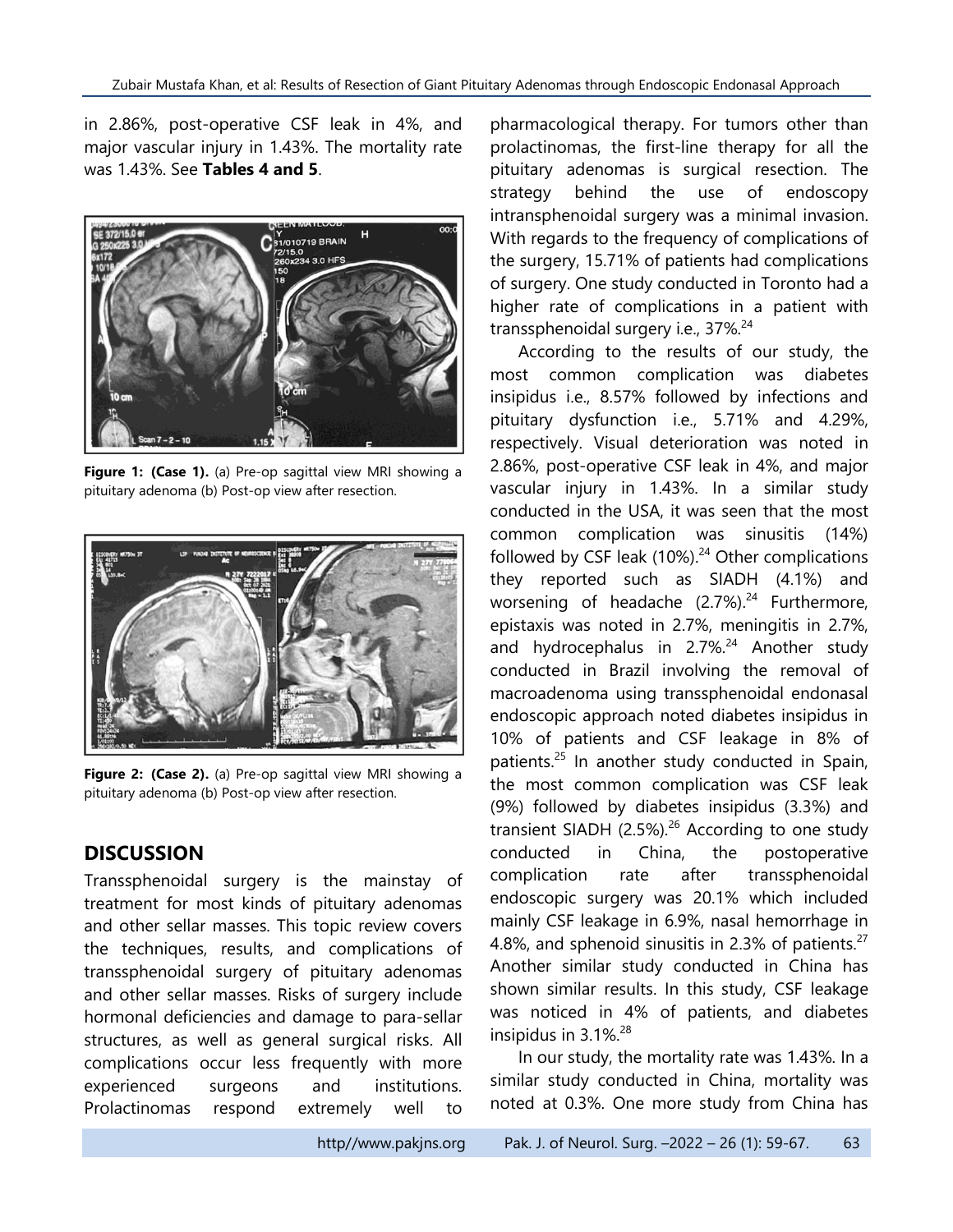revealed the complication rate after transsphenoidal surgery as 14.4% which included mainly diabetes insipidus (7%), epistaxis (1.72%), and meningitis (1.03%). <sup>29</sup> A meta-analysis conducted by Barker et al,<sup>30</sup> revealed the overall complication rate after transsphenoidal surgery as 11.3% which mainly included diabetes insipidus (4.6%), anterior pituitary insufficiency (1.9%), and CSF leakage (1.3%). A similar study conducted in Italy has shown a complication rate of only 3.4% which included CSF leakage at 1.7% and hematoma in the tumor field at 1.7%.<sup>31</sup> In one study conducted in Belgium by De Witte et el., the complication rate was found to be 36.1%. They reported anterior lobe insufficiency in 19.8%, CSF leak in 6.2%, and diabetes insipidus in 4.9%. <sup>32</sup> The death rate was 2.5% in this study which is comparable to the death rate (1.43%) in our study. $33$  Another study conducted by Charalampaki et al,<sup>33</sup> in Germany has shown the complication rate of 19.7% with diabetes insipidus as 5.9%. In a study conducted in China, researchers found temporary diabetes insipidus in 8.19% of patients and CSF leak in 1.75% of patients. It was further established in this study that the complication rate was relatively low among surgeons with several procedures>500. One similar study was conducted by Lopez et al, $34$  in Ecuador. They revealed CSF leakage in 12.5% of patients, a hormonal deficit in 18.75%, and sella hematoma in 3.75%. One meta-analysis included two randomized and three prospective, nonrandomized trials, but the number of patients was too small to draw definitive conclusions about the comparative efficacy or risks of the two techniques.<sup>35</sup>

Postoperative risk of development of SIADH is managed with mild fluid restriction,<sup>36-38,</sup> and CSF rhinorrhea is observed and if leakage is suspected, the fluid should be tested for beta transferrin (tau protein). Sellar masses can be found incidentally on CT or MRI scans, causing the development of neurological symptoms by

mass effect or through abnormal secretion of hormones from the pituitary gland. Visual impairment is the commonest symptom of pituitary adenomas. Most of these 80% are gonadotrophs. 39 Extension of tumor size cranially in the sellar region causes compression on the optic chiasma leading to visual impairment, especially in the temporal fields, however other patterns of visual loss can also occur. An unexplained visual loss should alarm a physician of a pituitary cause. Other neurologic symptoms that may cause a patient with a sellar mass to seek medical attention include headaches, diplopia, cerebrospinal fluid rhinorrhea, and Parinaud syndrome. Because few studies are prospective or randomized, comparisons of the two procedures (microscopic versus endoscopic approaches) are restricted. As a result, the comparison is based on reviews and metaanalyses of individual technique studies. Several meta-analyses have shown no clear difference between the two techniques for incomplete removal of the adenoma. The largest of these reviewed 38 papers, of which 24 reported endoscopic results in 2125 patients and 22 reported microscopic results in 3518 patients 40 (Ammirati et al). In Cushing's disease, a metaanalysis of 97 studies showed similar remission rates (approximately 80 percent) in microadenomas for both endoscopic and microscopic approaches, with a trend towards improved remission in macroadenomas with the endoscopic approach. <sup>41</sup> Some of these reviews report that the endoscopic approach showed decreased operating time, length of hospital stays, risk of diabetes insipidus, nasal complications, and pain and discomfort. 42-44 One meta-analysis included two randomized and three prospective, nonrandomized trials, but the number of patients was too small to draw definitive conclusions about the comparative efficacy or risks of the two techniques.<sup>35</sup>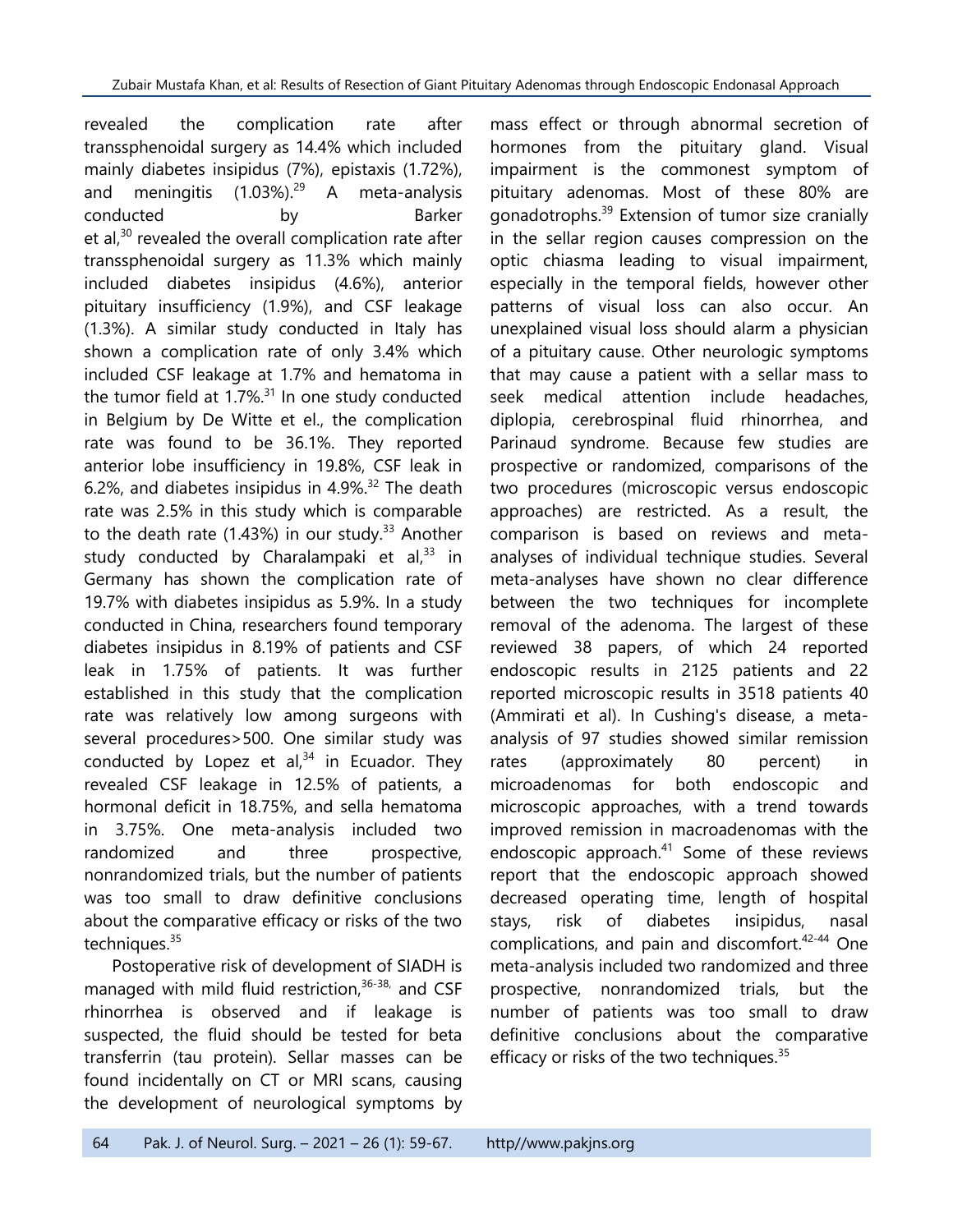#### **CONCLUSION & RECOMMENDATIONS**

It can be concluded from our study that despite clinical benefits like reduced operational time, hospital stay, diabetes insipidus, and remission of disease, the complication rate after endonasal endoscopic trans-sphenoidal resection of giant pituitary macro-adenomas was still high. To evaluate the results and complications of endoscopic pituitary surgery, more research with a long-term follow-up is needed.

#### **REFERENCES**

- 1. Gondim JA, Almeida JP, de Albuquerque LA, Gomes E, Schops M, Mota JI. Endoscopic endonasal transsphenoidal surgery in elderly patients with pituitary adenomas. Journal of Neurosurgery, 2015; 123 (1): 31-8.
- 2. Wang S, Lin Sa, Wei L, Zhao L, Huang Y. Analysis of operative efficacy for giant pituitary adenoma. BMC Surgery, 2014 2014/08/28; 14 (1): 59.
- 3. Rehman L, Rehman UL, Jabeen R, Rizvi R. Endoscopic Trans-Sphenoidal surgery; Efficacy and response in Pituitary Adenoma. Pak J Med Sci. 2018; 34 (2): 412-7.
- 4. Dhandapani S, Singh H, Negm HM, Cohen S, Anand VK, Schwartz TH. Cavernous sinus invasion in pituitary adenomas: a systematic review and pooled data meta-analysis of radiologic criteria and comparison of endoscopic and microscopic surgery. World Neurosurgery, 2016; 96: 36-46.
- 5. Elhadi AM, Hardesty DA, Zaidi HA, Kalani MYS, Nakaji P, White WL, et al. Evaluation of surgical freedom for microscopic and endoscopic transsphenoidal approaches to the sella. Operative Neurosurgery, 2015; 11 (1): 69-79.
- 6. Singh H, Essayed WI, Cohen-Gadol A, Zada G, Schwartz TH. Resection of pituitary tumors: endoscopic versus microscopic. Journal of Neurooncology, 2016; 130 (2): 309-17.
- 7. Zoli M, Milanese L, Bonfatti R, Sturiale C, Pasquini E, Frank G, et al. Cavernous sinus invasion by pituitary adenomas: role of endoscopic endonasal surgery. Journal of Neurosurgical Sciences, 2016; 60 (4): 485-94.
- 8. de Divitiis E, Laws ER, Giani U, Iuliano SL, de Divitiis O, Apuzzo ML. The current status of endoscopy in

transsphenoidal surgery: an international survey. World Neurosurgery, 2015; 83 (4): 447-54.

- 9. Magro E, Graillon T, Lassave J, Castinetti F, Boissonneau S, Tabouret E, et al. Complications related to the endoscopic endonasal transsphenoidal approach for nonfunctioning pituitary macroadenomas in 300 consecutive patients. World Neurosurgery, 2016; 89: 442-53.
- 10. Chone CT, Sampaio MH, Sakano E, Paschoal JR, Garnes HM, Queiroz L, et al. Ressecção endoscópica transesfenoidal de adenomas de hipófise: avaliação preliminar de pacientes consecutivos. Brazilian Journal of Otorhinolaryngology, 2014; 80: 146-51.
- 11. Agam MS, Wedemeyer MA, Wrobel B, Weiss MH, Carmichael JD, Zada G. Complications associated with microscopic and endoscopic transsphenoidal pituitary surgery: experience of 1153 consecutive cases treated at a single tertiary care pituitary center. Journal of Neurosurgery, 2018; 130 (5): 1576-83.
- 12. Raappana A, Koivukangas J, Ebeling T, Pirilä T. Incidence of pituitary adenomas in Northern Finland in 1992-2007. J Clin Endocrinol Metab. 2010; 95: 4268.
- 13. Morita A, Meyer FB, Laws ER Jr. Symptomatic pituitary metastases. J Neurosurg. 1998; 89: 69.
- 14. Ragel BT, Couldwell WT. Pituitary carcinoma: a review of the literature. Neurosurg Focus, 2004; 16: E7.
- 15. Fassett DR, Couldwell WT. Metastases to the pituitary gland. Neurosurg Focus, 2004; 16: E8.
- 16. Morita A, Meyer FB, Laws ER Jr. Symptomatic pituitary metastases. J Neurosurg. 1998; 89: 69.
- 17. Trifanescu R, Ansorge O, Wass JA, Grossman AB, Karavitaki N. Rathke's cleft cysts. Clin Endocrinol (Oxf). 2012; 76: 151.
- 18. Culver SA, Grober Y, Ornan DA, Patrie JT, Oldfield EH, Jane JA Jr, et al. A Case for Conservative Management: Characterizing the Natural History of Radiographically Diagnosed Rathke Cleft Cysts. J Clin Endocrinol Metab. 2015; 100: 3943.
- 19. Al-Holou WN, Terman S, Kilburg C, Garton HJ, Muraszko KM, Maher CO. Prevalence and natural history of arachnoid cysts in adults. J Neurosurg. 2013; 118: 222.
- 20. Sato N, Putman CM, Chaloupka JC, Glenn BJ, Vinuela F, Sze G. Pituitary gland enlargement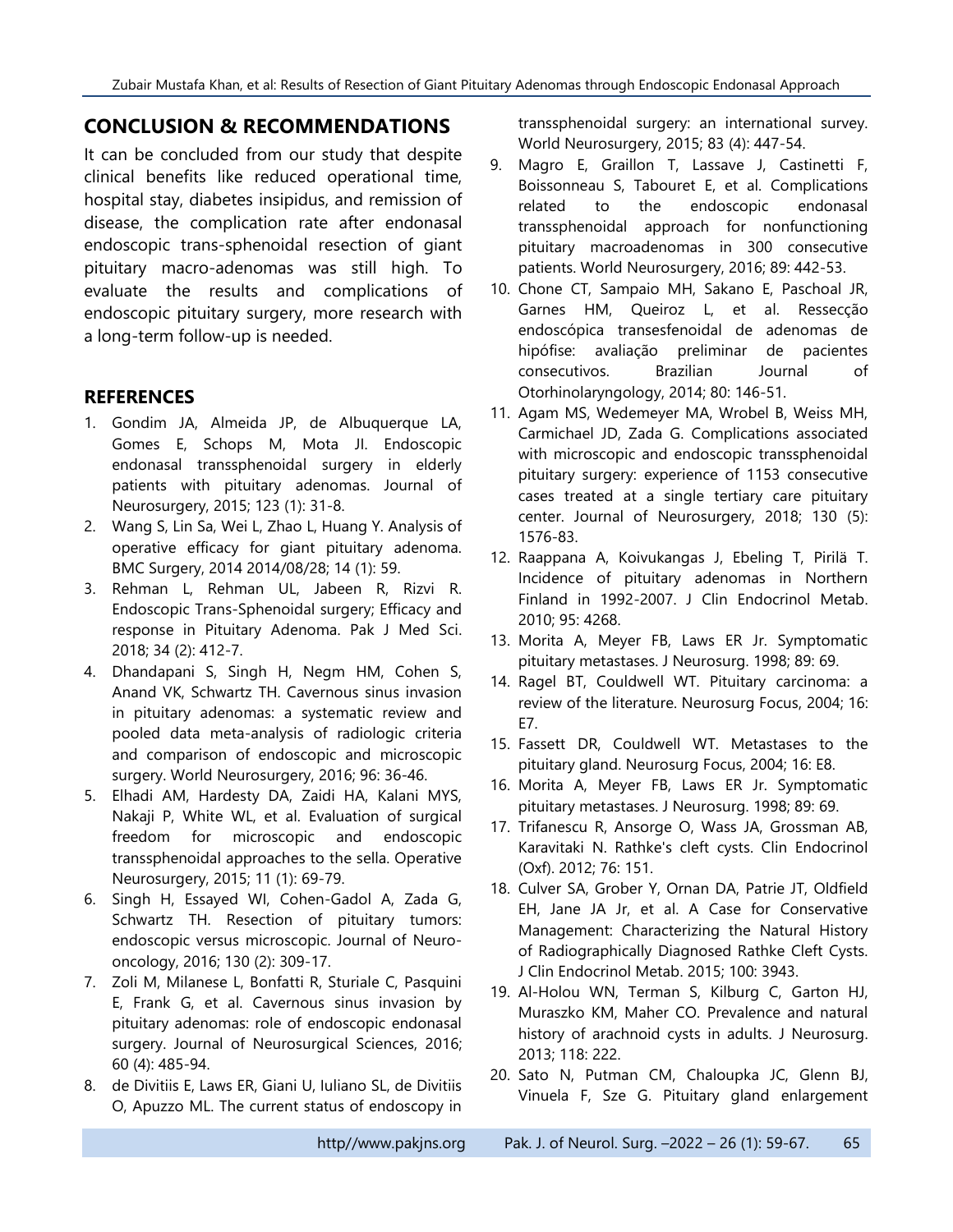secondary to dural arteriovenous fistula in the cavernous sinus: appearance at MR imaging. Radiology, 1997; 203: 263.

- 21. Jankowski R, Auque J, Simon C, Marchal JC, Hepner H, Wayoff M. Endoscopic pituitary tumor surgery. Laryngoscope, 1992; 102: 198.
- 22. Ciric I, Ragin A, Baumgartner C, Pierce D. Complications of transsphenoidal surgery: results of a national survey, review of the literature, and personal experience. Neurosurgery, 1997; 40: 225.
- 23. Nemergut EC, Zuo Z, Jane JA Jr, Laws ER Jr. Predictors of diabetes insipidus after transsphenoidal surgery: a review of 881 patients. J Neurosurg. 2005; 103: 448.
- 24. Juraschka K, Khan OH, Godoy BL, Eric Monsalves, Kilian A, Krischek B, et al. Endoscopic endonasal transsphenoidal approach to large and giant pituitary adenomas: institutional experience and predictors of extent of resection. J Neurosurg. 2014; 121: 75–83.
- 25. Gondim JA, Almeida JP, Albuquerque LA, Gomes EF, Shops M. Giant pituitary adenomas: surgical outcomes of 50 cases operated on by the endonasal endoscopic approach. World Neurosurg. 2014; 82 (1-2): e281-90.
- 26. Orales J, Halperin I, Hanzu F, Mora M, Alobid I, De Notaris M, et al. Cirugía endoscópica endonasal en tumores de hipófisis. Resultados en una serie de 121 casos operados en un mismo centro y por un mismo neurocirujano. Endocrinol Nutr. 2014; 61: 410–6.
- 27. Cheng Y, Xue F, Wang TY, et al. Analyses and treatments of postoperative nasal complications after endonasal transsphenoidal resection of pituitary neoplasms. Medicine, 2017; 96 (15): e6614.
- 28. ZhongA, Pu J, Ruan L, Jin K, Tan S, Wang F, et al. The complications of endoscopic transsphenoidal surgery for pituitary neoplasms. Int J Clin Exp Med. 2016; 9 (10): 20026-31.
- 29. Wang F, Zhou T, Wei S, Meng X, Zhang J, Hou Y, et al. Endoscopic endonasal transsphenoidal surgery of 1,166 pituitary adenomas. Surg Endosc. 2015; 29: 1270–80.
- 30. Barker FG 2nd, Klibanski A, Swearingen B. Transsphenoidal surgery for pituitary tumors in the United States, 1996-2000: mortality, morbidity, and

the effects of hospital and surgeon volume. J Clin Endocrinol Metab. 2003; 88: 4709.

- 31. Cavallo LM, Solari D, Tasiou A, Esposito F, de Angelis M, D'Enza AI, Cappabianca P. Endoscopic endonasal transsphenoidal removal of recurrent and regrowing pituitary adenomas: experience on a 59-patient series. World Neurosurg. 2013; 80: 342–350.
- 32. De Witte O, Carlot S, Devuyst F, Choufani G, Hassid S. Minimally invasive endoscopic unilateral transsphenoidal surgery for pituitary adenomas. B-ENT. 2011; 12: 27.
- 33. Charalampaki P, Ayyad A, Kockro RA, Perneczky A. Surgical complications after endoscopic transsphenoidal pituitary surgery. J Clin Neurosci. 2009; 16: 786–9.
- 34. Lopez S, Jervis M, Santilla F, Jimenez G,Astudillo MA, Cardenas F, et al. Endoscopic endonasal approach for pituitary adenomas: Results from multidisciplinary management. Interdisc Neurosur. 2021; 25: 101136.
- 35. Bastos RV, Silva CM, Tagliarini JV,Zanini MA, Romero FR, Boguszewski CL, et al. Endoscopic versus microscopic transsphenoidal surgery in the treatment of pituitary tumors: systematic review and meta-analysis of randomized and nonrandomized controlled trials. Arch Endocrinol Metab. 2016; 60: 411.
- 36. Winograd D, Staggers KA, Sebastian S,Takashima M, Yoshor D, Samson SL. An Effective and Practical Fluid Restriction Protocol to Decrease the Risk of Hyponatremia and Readmissions After Transsphenoidal Surgery. Neurosurgery, 2020; 87: 761.
- 37. Matsuyama J, Ikeda H, Sato S, Yamamoto K, Ohashi G, Watanabe K. Early water intake restriction to prevent inappropriate antidiuretic hormone secretion following transsphenoidal surgery: low BMI predicts postoperative SIADH. Eur J Endocrinol. 2014; 171: 711.
- 38. Burke WT, Cote DJ, Iuliano SI, Zaidi HA, Laws ER. A practical method for prevention of readmission for symptomatic hyponatremia following transsphenoidal surgery. Pituitary, 2018; 21: 25.
- 39. Snyder PJ. Gonadotroph adenomas. In: The Pituitary, 2nd, Melmed S (Ed), Blackwell Science Inc., Malden, MA. 2002: p.575.